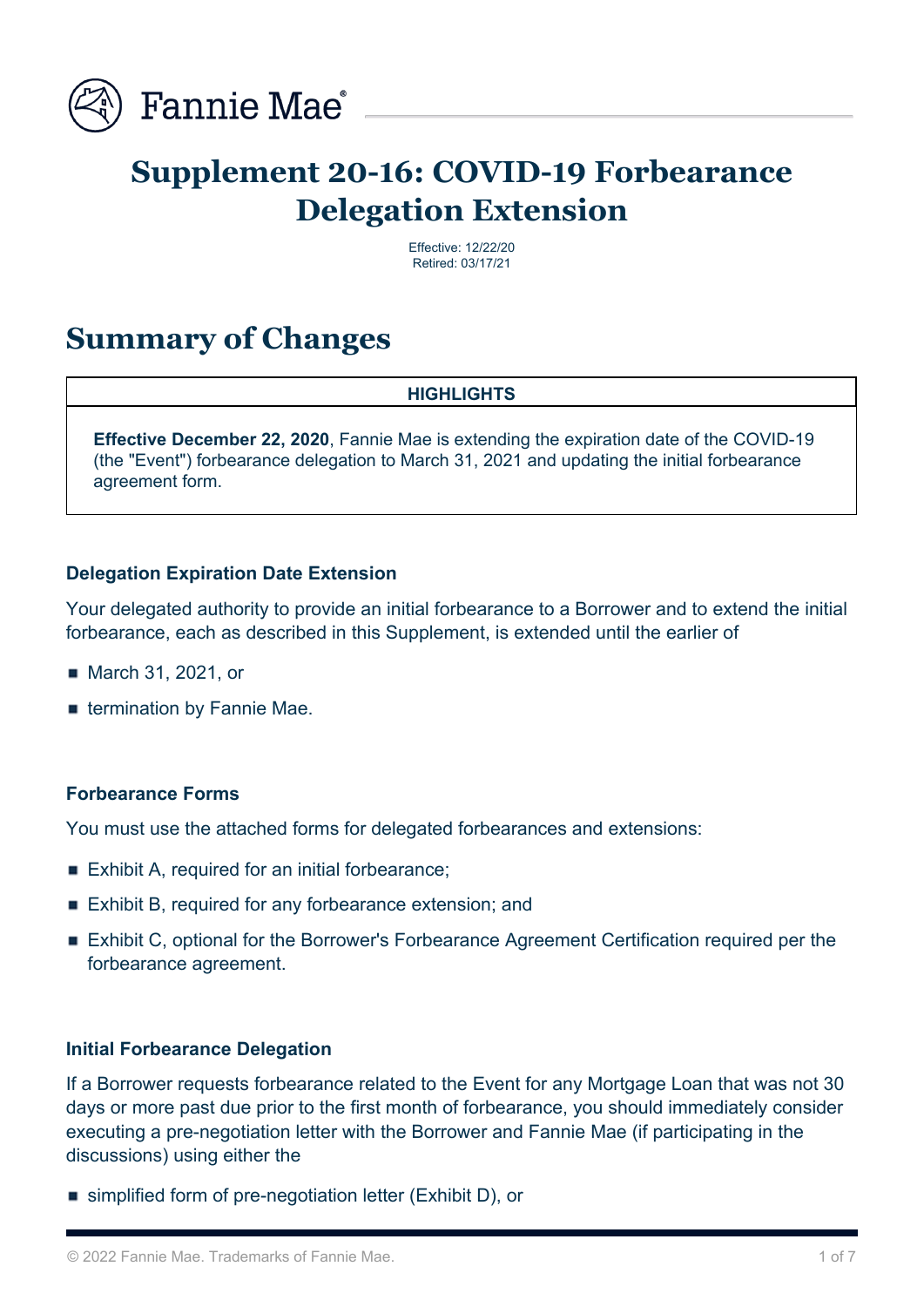

**form of pre-negotiation letter per the Guide.** 

If you determine a forbearance is necessary and the Mortgage Loan is not 30 days or more past due, you are delegated the authority to execute a forbearance agreement for an initial forbearance period of up to 3 monthly payments beginning with the first missed monthly payment. You may grant a forbearance for any one or more monthly payments, provided:

- the total initial forbearance granted does not exceed 3 monthly payments; and
- for any initial forbearance of less than 3 months, the Borrower requests an extension at least 15 days before the expiration of the then current forbearance term.

If any initial forbearance term exceeds 30 days, the Borrower must acknowledge it has requested extension of the forbearance period allowed under the CARES Act.

Under this delegation, you may not charge the Borrower a fee for granting the forbearance or any extension.

A pre-negotiation letter is not required before exercising your forbearance delegation, however, a pre-negotiation letter must be executed before you engage in on-going Borrower discussions. Fannie Mae has negotiated a flat fee of \$750, to be paid by you or the Borrower, with the Reed Smith law firm for preparing both the forbearance agreement and pre-negotiation letter. Using Reed Smith is not mandatory, but is provided as a convenience to you and the Borrower. If you choose to engage the Reed Smith law firm,

- please contact Keith Aurzada at (469) 680-4211 or [kaurzada@reedsmith.com,](mailto:kaurzada@reedsmith.com) and
- see attached Exhibit E Reed Smith's ouRSite Security Fact Sheet for its web portal.

The initial forbearance agreement must:

- Require the Borrower to bring the Mortgage Loan current by the earlier of the date:
	- $\bullet$  that is the multiple of 4 months for each month of total forbearance (e.g., 2 months of forbearance equals 8 months of repayment, 3 months of forbearance equals 12 months of repayment, etc.); or
	- the Borrower receives (or you receive on the Borrower's behalf) Business Income insurance proceeds (or any other assistance or relief program proceeds), per the forbearance agreement.
- $\blacksquare$  Include the required tenant protection provisions for
	- $\bullet$  tenant notices.
	- $\bullet$  rent repayment,
	- notices to vacate, and
	- late fees for missed rent payments.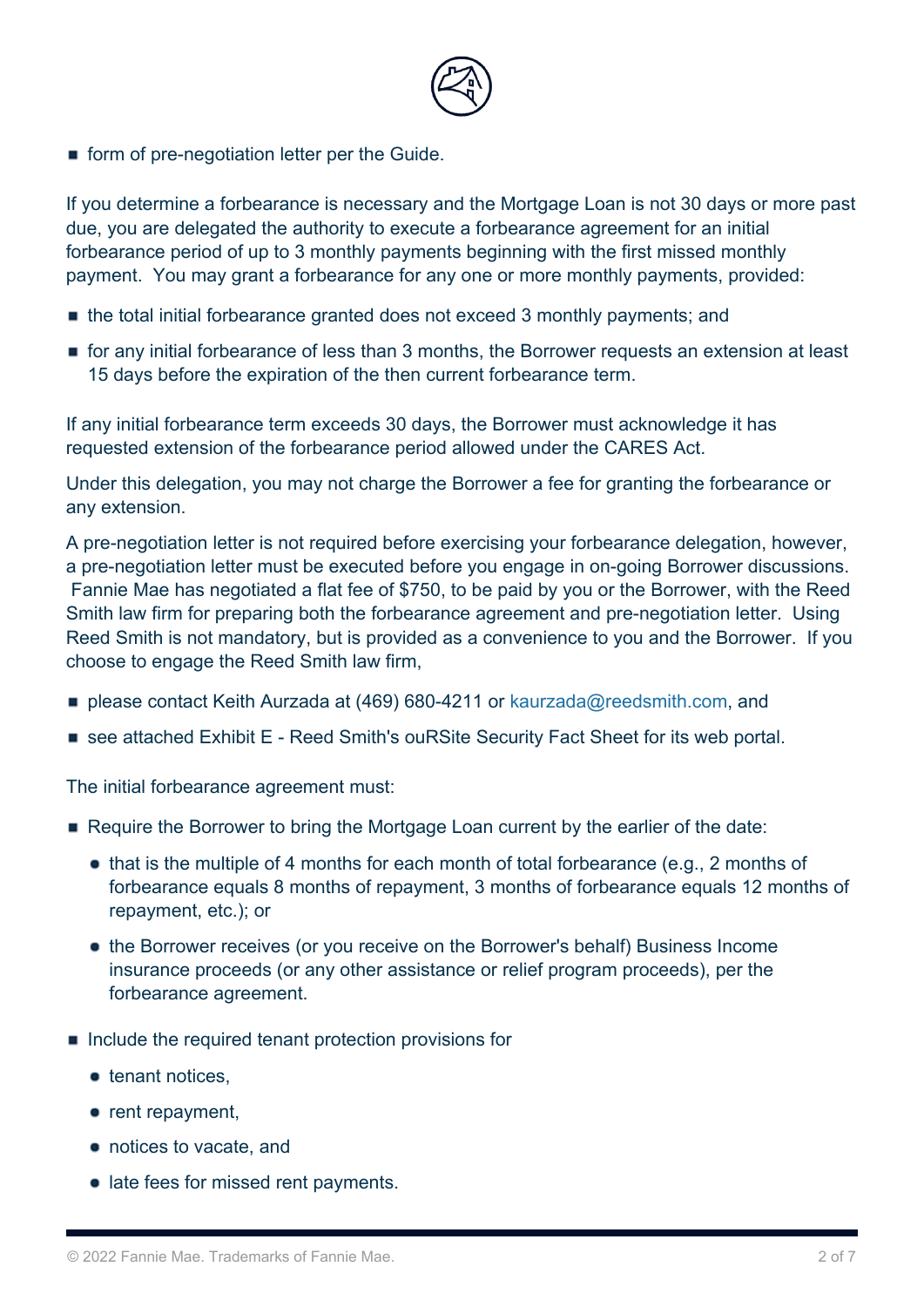

- Require the Borrower to suspend all tenant evictions for nonpayment of rent for any reason for the longer of
	- the months of actual payment forbearance, or
	- as otherwise required by applicable law.
- Require the Borrower to remit all Net Operating Income (NOI) to you after paying operating expenses.
- Be documented on the required forbearance agreement form (Exhibit A) without modification and executed by an authorized representative of the Borrower and you.

## **Forbearance Extension Delegation**

You should immediately consider extending the initial forbearance if:

- the Borrower continues to experience financial hardship due directly or indirectly to COVID-19;
- a Borrower has received all 3 months of the available initial delegated forbearance relief related to the Event for any Mortgage Loan that was not 30 days or more past due prior to the first month of forbearance; and
- you determined that the Borrower will be unable to begin repaying the amounts owed after the initial Forbearance Expiration Date.

You are delegated the authority to execute a forbearance extension agreement for up to 3 additional monthly payments beginning with the first monthly payment after the initial Forbearance Expiration Date if:

- a pre-negotiation letter was executed between you and the Borrower covering on-going Borrower discussions;
- vou documented the Borrower's continued financial hardship; and
- you confirmed the Borrower has complied with the terms and conditions of the forbearance agreement, including, without limitation,
	- submitting monthly reporting,
	- remitting any required NOI,
	- suspending evictions, and
	- performing any required repairs.

The maximum relief any Borrower may receive under the initial delegated forbearance program plus this extended delegated forbearance relief is 6 months of missed payments.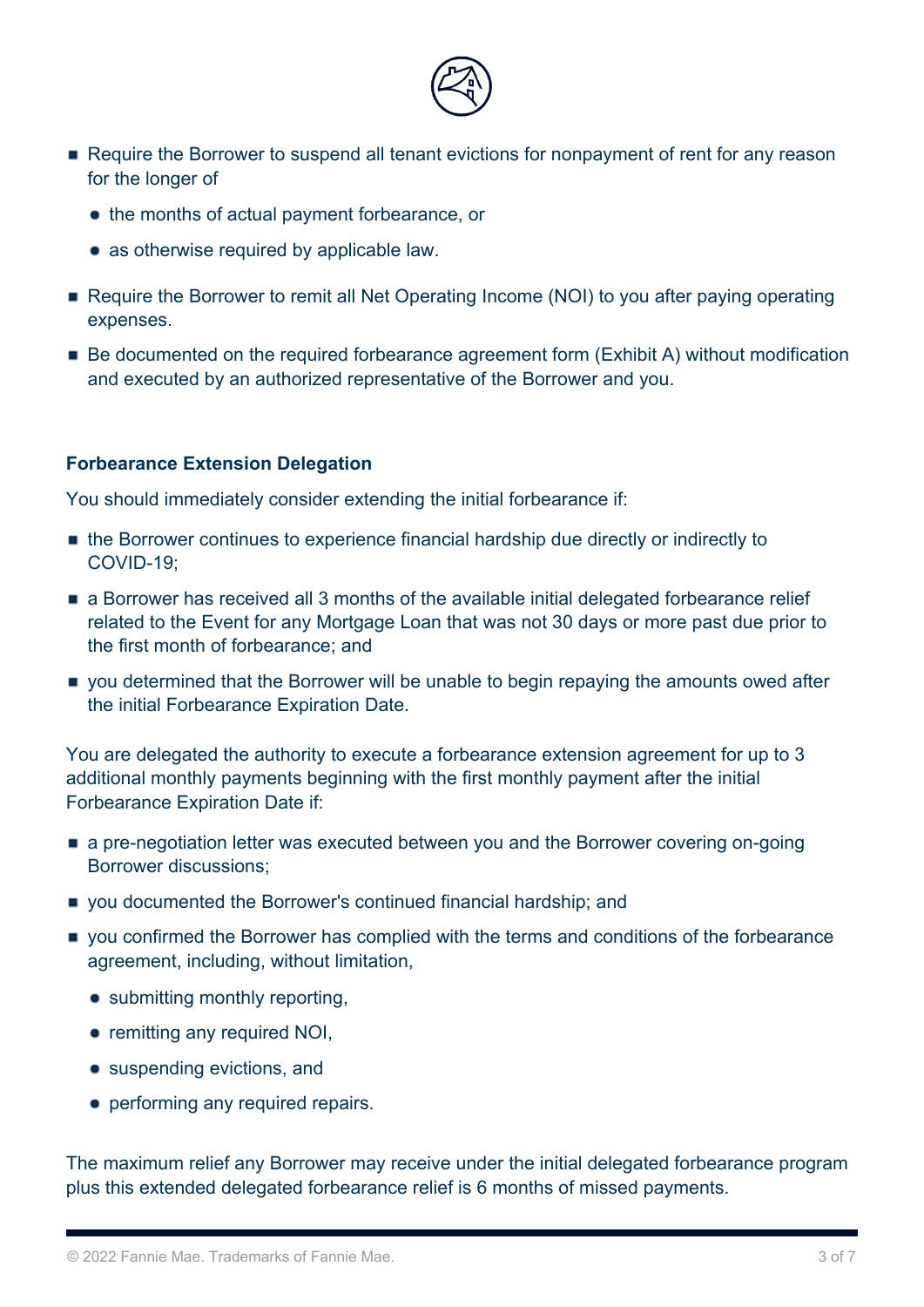

Under this delegation, you may not charge the Borrower a fee for the extension.

The extension agreement must:

- Require the Borrower to bring the Mortgage Loan current by the earlier of the date
	- that is the multiple of 4 months for each month of total forbearance (e.g., 4 months of forbearance equals 16 months of repayment, 5 months of forbearance equals 20 months of repayment, etc.), and
	- the Borrower receives (or you receive on the Borrower's behalf) Business Income insurance proceeds (or any other assistance or relief program proceeds), per the forbearance agreement.
- **Extend the existing terms and conditions within the initial forbearance agreement, including,** but not limited to the
	- **•** eviction suspension.
	- monthly reporting, and
	- remitting of NOI for each month of forbearance during both the initial and extended forbearance periods.
- $\blacksquare$  Include the required tenant protection provisions for
	- tenant notices.
	- rent repayment,
	- notices to vacate, and
	- late fees for missed rent payments.
- Be documented on the required extension agreement form (Exhibit B) without modification and executed by you and the Borrower's authorized representative.

#### **Borrower Certification**

Borrowers must certify compliance with the requirements of the Forbearance Agreement and/or any forbearance extension to you in writing, including the moratorium on tenant evictions and providing the required notice to tenants. You may use Exhibit C - Forbearance Agreement Certification with a Borrower to evidence its compliance with the Forbearance Agreement.

#### **Actions During Forbearance Period**

During any initial or extended forbearance period, you must:

certify you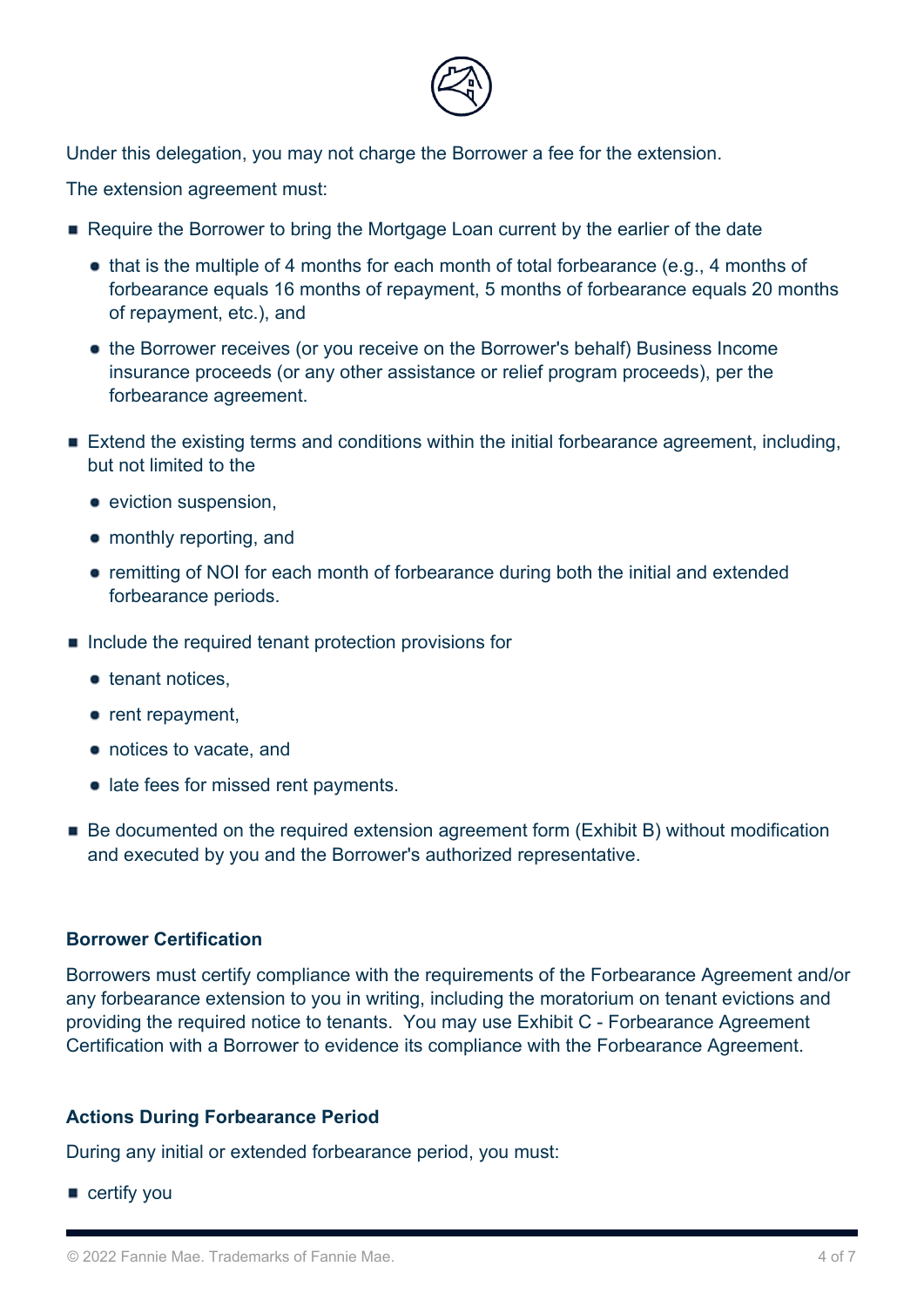

- acted as a prudent commercial real estate lender.
- conducted sufficient due diligence to document the Borrower's hardship, and
- reviewed the necessary information and documents to determine the relief granted to the Borrower is necessary;
- obtain Fannie Mae's approval of any changes to the forbearance agreement form, including the extension form;
- submit a copy of the executed forbearance agreement in the Multifamily Asset Management Portal (MAMP); and
- retain a copy in your Servicing File, including any forbearance extension documentation.

After granting a forbearance during the Event, you must:

- make all required Delinquency Advances and Servicing Advances per the Guide for a Mortgage Loan granted a forbearance; your Delinquency Advances do not advance the Mortgage Loan's last paid installment date;
- **Examply reasonable judgment and comply with the Guide and this Supplement;**
- determine if any further action or relief is necessary and feasible; and
- determine whether to recommend continuing forbearance until all relevant information is obtained and analyzed.

Neither the forbearance agreement, nor any forbearance extension agreement, may extend or modify the Maturity Date of the Mortgage Loan unless expressly agreed to by Fannie Mae and documented by an Amendment to the Loan Documents signed by all parties. For any Mortgage Loan with a Maturity Date within the repayment period, all amounts outstanding under the forbearance or extension will be due and payable on the stated Maturity Date.

During the forbearance period, Fannie Mae:

- **Example 13 is waiving the late charges to which we are entitled, and encourages you to provide relief** from the late charges that may be retained by you per [Part V, Chapter 7: Non-Performing](https://mfguide.fanniemae.com/node/8991) [Mortgage Loans, Section 703.05B: Late Charges and Default Interest,](https://mfguide.fanniemae.com/node/8991) unless otherwise provided in your Lender Contract;
- will refrain from taking any adverse action against the Borrower to give you and the Borrower time to determine the status of the Property and its operations (including the status and amount of any insurance claims); and
- $\blacksquare$  must approve in writing
	- any initial forbearance period of greater than 3 months, or
	- any forbearance extension exceeding 3 months after the initial forbearance period.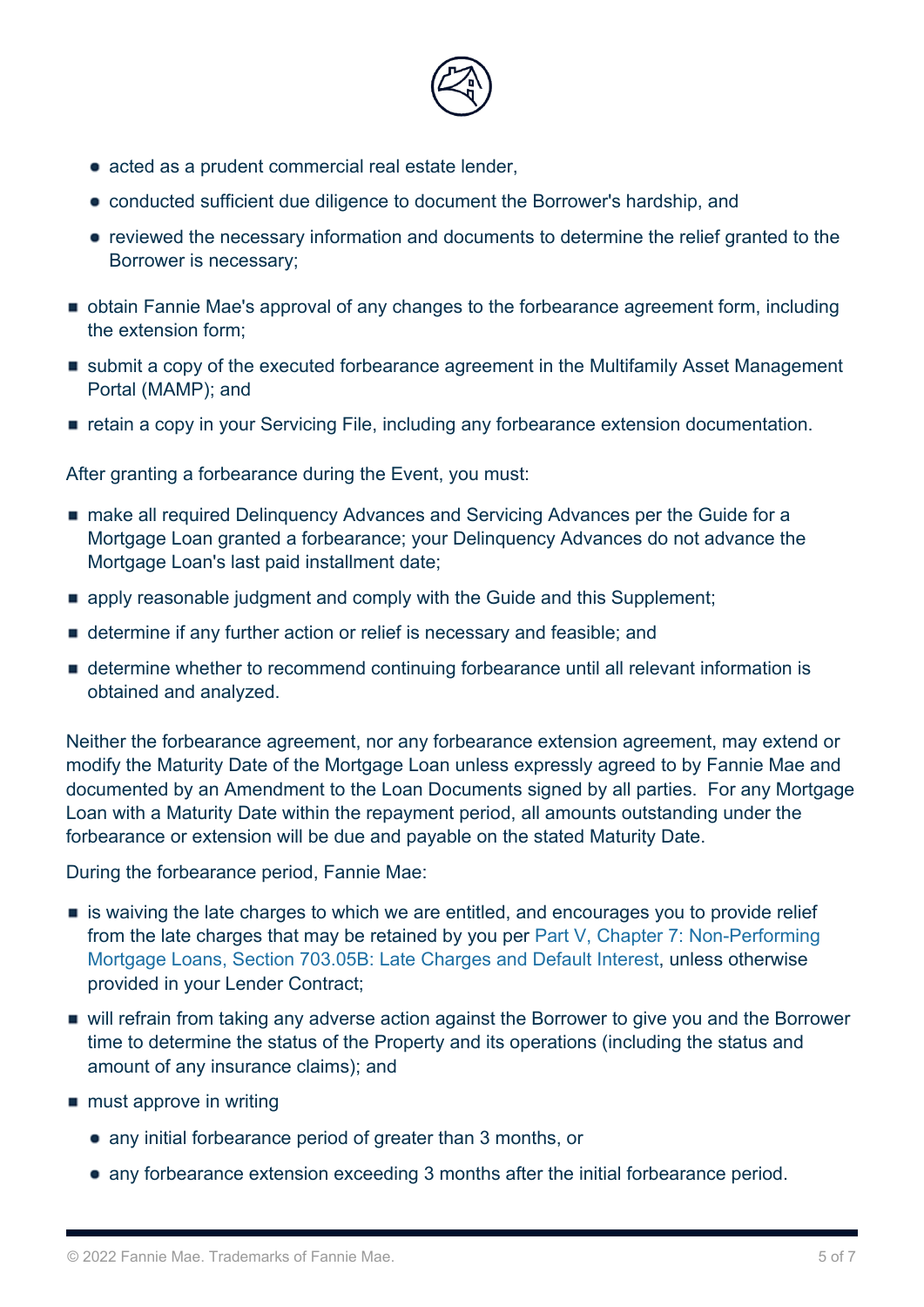

## **No Delegation**

You are not delegated the authority to enter into an initial forbearance for a

- Bond Credit Enhancement Mortgage Loan,
- **Mortgage Loan secured by a Property located in Oregon, or**
- Non-Performing Mortgage Loan transferred to Fannie Mae's Special Asset Management for a non-Event related default.

You are not delegated the authority to extend any forbearance beyond the initial 3 month period for

- the above Mortgage Loans,
- any Mortgage Loan with an Unpaid Principal Balance (UPB) of \$50 million or more, or
- a Seniors Housing Mortgage Loan.

## **Electronic Signatures**

The forbearance agreement or extension may be electronically signed if:

- Each signature is attached to, or logically associated with, the forbearance agreement or extension, with a visual symbol evidencing the signer's electronic signature.
- All electronic signatures, electronic signature systems, and software must comply with, and be enforceable under, the Electronic Signatures in Global and National Commerce Act (ESIGN) and the Uniform Electronic Transactions Act (UETA), as adopted by the state where the signature is applied.
- You retain and deliver to Fannie Mae, for each electronic signature, an audit trail evidencing how the transaction was conducted and all other relevant data under the circumstances.

You are solely responsible for all costs and expenses associated with using electronic signatures and electronic notarization, and agree to indemnify and hold Fannie Mae harmless against any loss, damage, judgment, cost, or expense that we may sustain from your use of electronic signatures or electronic notarization, including, without limitation, reasonable attorneys' fees and costs incurred by or on our behalf.

## **Superseded Communications**

This Supplement supersedes Supplement 20-13: Updated and Consolidated COVID-19 Forbearance Delegation.